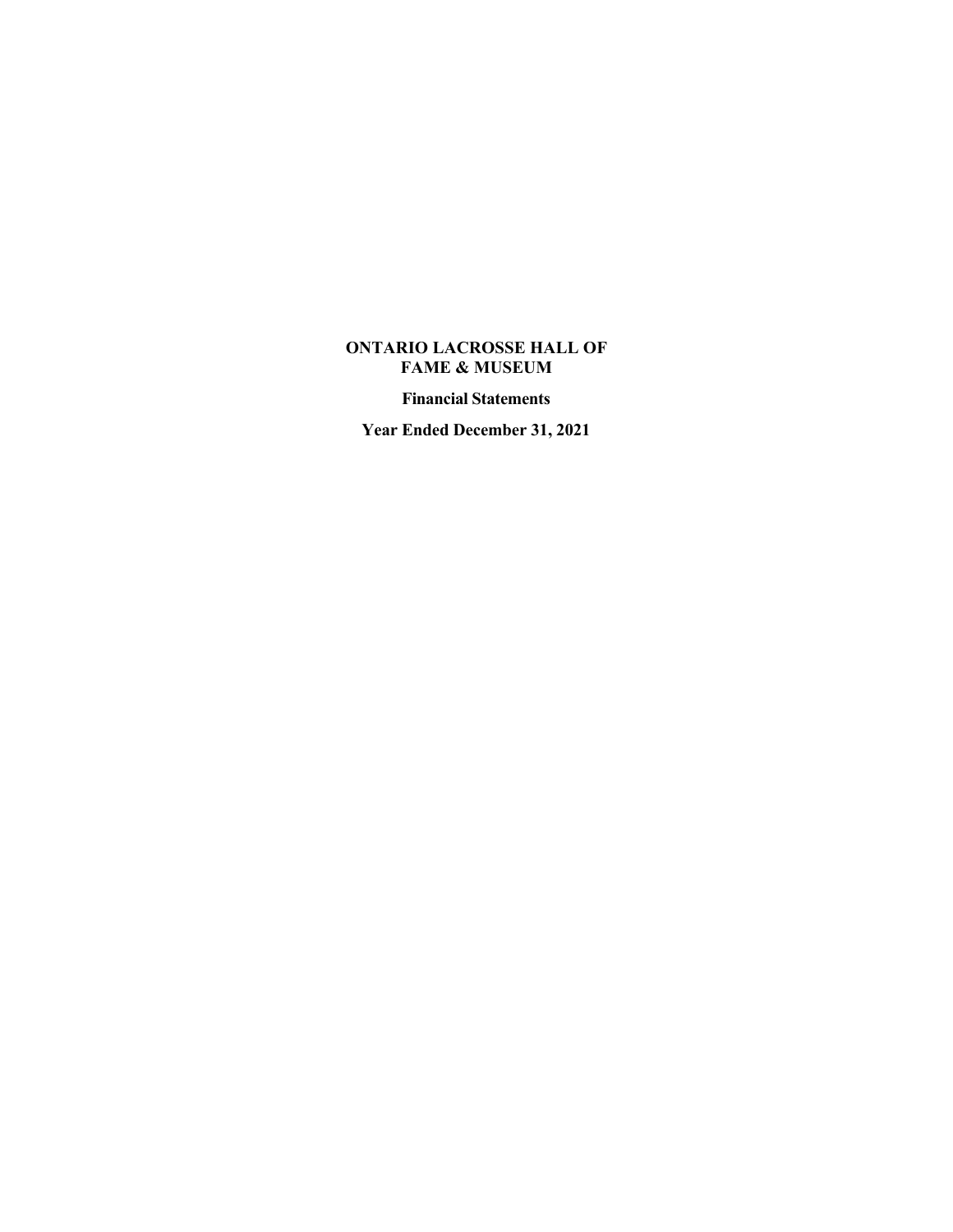|                                                                  | Page    |
|------------------------------------------------------------------|---------|
| <b>INDEPENDENT AUDITOR'S REPORT</b>                              | $1 - 2$ |
| <b>FINANCIAL STATEMENTS</b>                                      |         |
| <b>Statement of Financial Position</b>                           |         |
| Statement of Revenues and Expenditures and Changes in Net Assets | 4       |
| <b>Statement of Cash Flows</b>                                   | 5       |
| Notes to Financial Statements                                    | $6 - 9$ |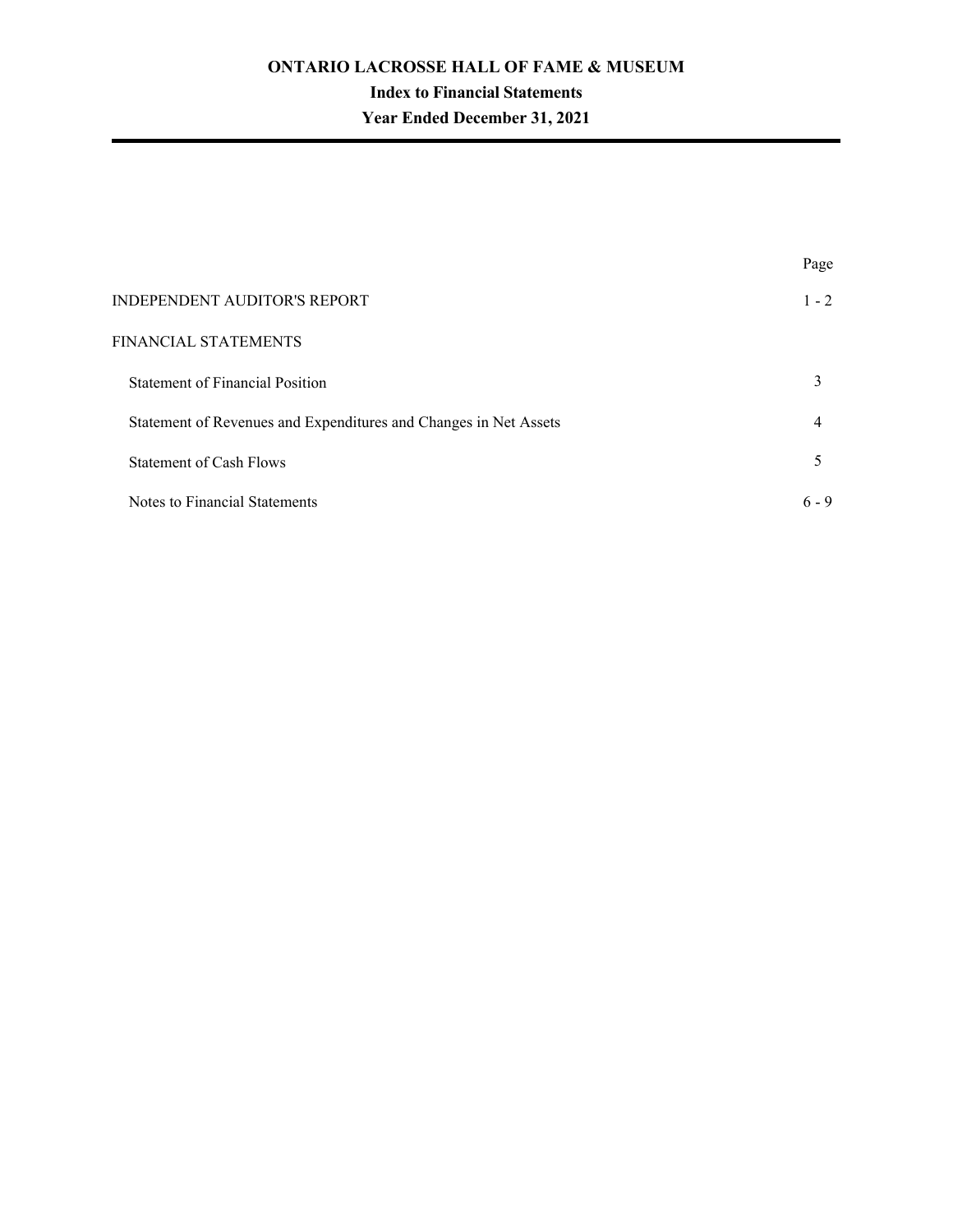# $\bigvee$  (  $\div$

# **INDEPENDENT AUDITOR'S REPORT**

To the Members of Ontario Lacrosse Hall of Fame & Museum

# *Qualified Opinion*

We have audited the financial statements of Ontario Lacrosse Hall of Fame & Museum (the Organization), which comprise the statement of financial position as at December 31, 2021, and the statements of revenues and expenditures and changes in net assets and cash flows for the year then ended, and notes to the financial statements, including a summary of significant accounting policies.

In our opinion, except for the possible effects of the matter described in the *Basis for Qualified Opinion* section of our report, the accompanying financial statements present fairly, in all material respects, the financial position of the Organization as at December 31, 2021, and the results of its operations and cash flows for the year then ended in accordance with Canadian accounting standards for not-for-profit organizations (ASNPO).

# *Basis for Qualified Opinion*

In common with many not-for-profit organizations, the Organization derives revenue from fundraising activities the completeness of which is not susceptible to satisfactory audit verification. Accordingly, verification of these revenues was limited to the amounts recorded in the records of the Organization. Therefore, we were not able to determine whether any adjustments might be necessary to fundraising revenue, excess of revenues over expenses, and cash flows from operations for the year ended December 31, 2021, current assets and net assets as at December 31, 2021.

We conducted our audit in accordance with Canadian generally accepted auditing standards. Our responsibilities under those standards are further described in the *Auditor's Responsibilities for the Audit of the Financial Statements* section of our report. We are independent of the Organization in accordance with ethical requirements that are relevant to our audit of the financial statements in Canada, and we have fulfilled our other ethical responsibilities in accordance with these requirements. We believe that the audit evidence we have obtained is sufficient and appropriate to provide a basis for our qualified audit opinion.

#### *Responsibilities of Management and Those Charged with Governance for the Financial Statements*

Management is responsible for the preparation and fair presentation of the financial statements in accordance with ASNPO, and for such internal control as management determines is necessary to enable the preparation of financial statements that are free from material misstatement, whether due to fraud or error.

In preparing the financial statements, management is responsible for assessing the Organization's ability to continue as a going concern, disclosing, as applicable, matters related to going concern and using the going concern basis of accounting unless management either intends to liquidate the Organization or to cease operations, or has no realistic alternative but to do so.

Those charged with governance are responsible for overseeing the Organization's financial reporting process.

First Canadian Place 100 King Street West, Suite 5700 Toronto, ON M5X 1C7 T416-362-0515

1900 Minnesota Court, Suite 116 Mississauga, ON L5N 3C9 T905-451-4788 F905-451-3299



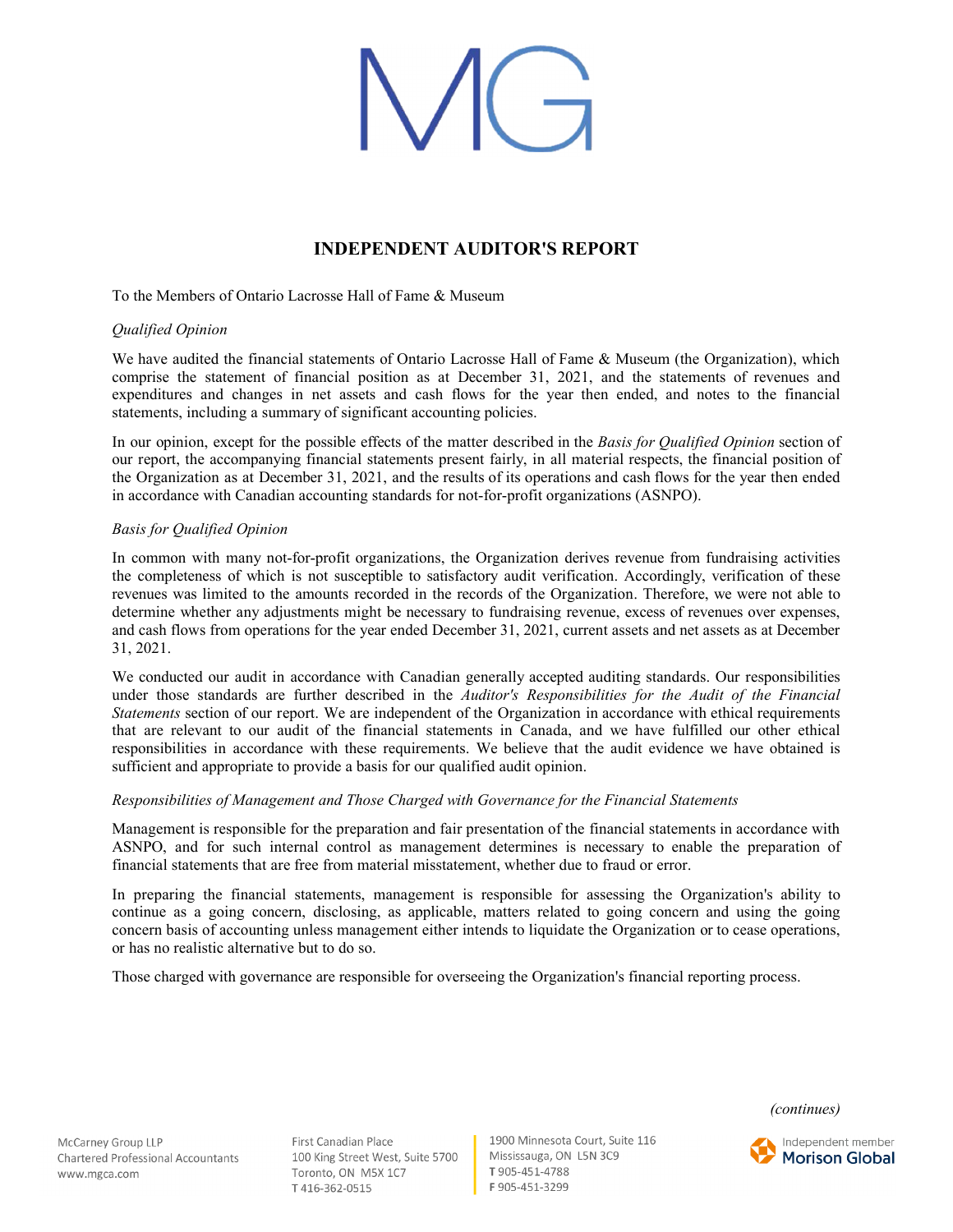# Independent Auditor's Report to the Members of Ontario Lacrosse Hall of Fame & Museum *(continued)*

#### *Auditor's Responsibilities for the Audit of the Financial Statements*

Our objectives are to obtain reasonable assurance about whether the financial statements as a whole are free from material misstatement, whether due to fraud or error, and to issue an auditor's report that includes our opinion. Reasonable assurance is a high level of assurance, but is not a guarantee that an audit conducted in accordance with Canadian generally accepted auditing standards will always detect a material misstatement when it exists. Misstatements can arise from fraud or error and are considered material if, individually or in the aggregate, they could reasonably be expected to influence the economic decisions of users taken on the basis of these financial statements.

As part of an audit in accordance with Canadian generally accepted auditing standards, we exercise professional judgment and maintain professional skepticism throughout the audit. We also:

- Identify and assess the risks of material misstatement of the financial statements, whether due to fraud or error, design and perform audit procedures responsive to those risks, and obtain audit evidence that is sufficient and appropriate to provide a basis for our opinion. The risk of not detecting a material misstatement resulting from fraud is higher than for one resulting from error, as fraud may involve collusion, forgery, intentional omissions, misrepresentations, or the override of internal control.
- Obtain an understanding of internal control relevant to the audit in order to design audit procedures that are appropriate in the circumstances, but not for the purpose of expressing an opinion on the effectiveness of the Organization's internal control.
- Evaluate the appropriateness of accounting policies used and the reasonableness of accounting estimates and related disclosures made by management.
- Conclude on the appropriateness of management's use of the going concern basis of accounting and, based on the audit evidence obtained, whether a material uncertainty exists related to events or conditions that may cast significant doubt on the Organization's ability to continue as a going concern. If we conclude that a material uncertainty exists, we are required to draw attention in our auditor's report to the related disclosures in the financial statements or, if such disclosures are inadequate, to modify our opinion. Our conclusions are based on the audit evidence obtained up to the date of our auditor's report. However, future events or conditions may cause the Organization to cease to continue as a going concern.
- Evaluate the overall presentation, structure and content of the financial statements, including the disclosures, and whether the financial statements represent the underlying transactions and events in a manner that achieves fair presentation.

We communicate with those charged with governance regarding, among other matters, the planned scope and timing of the audit and significant audit findings, including any significant deficiencies in internal control that we identify during our audit.

MCCarney Group WP

Mississauga, Ontario McCARNEY GROUP LLP April 23, 2022 Chartered Professional Accountants Licensed Public Accountants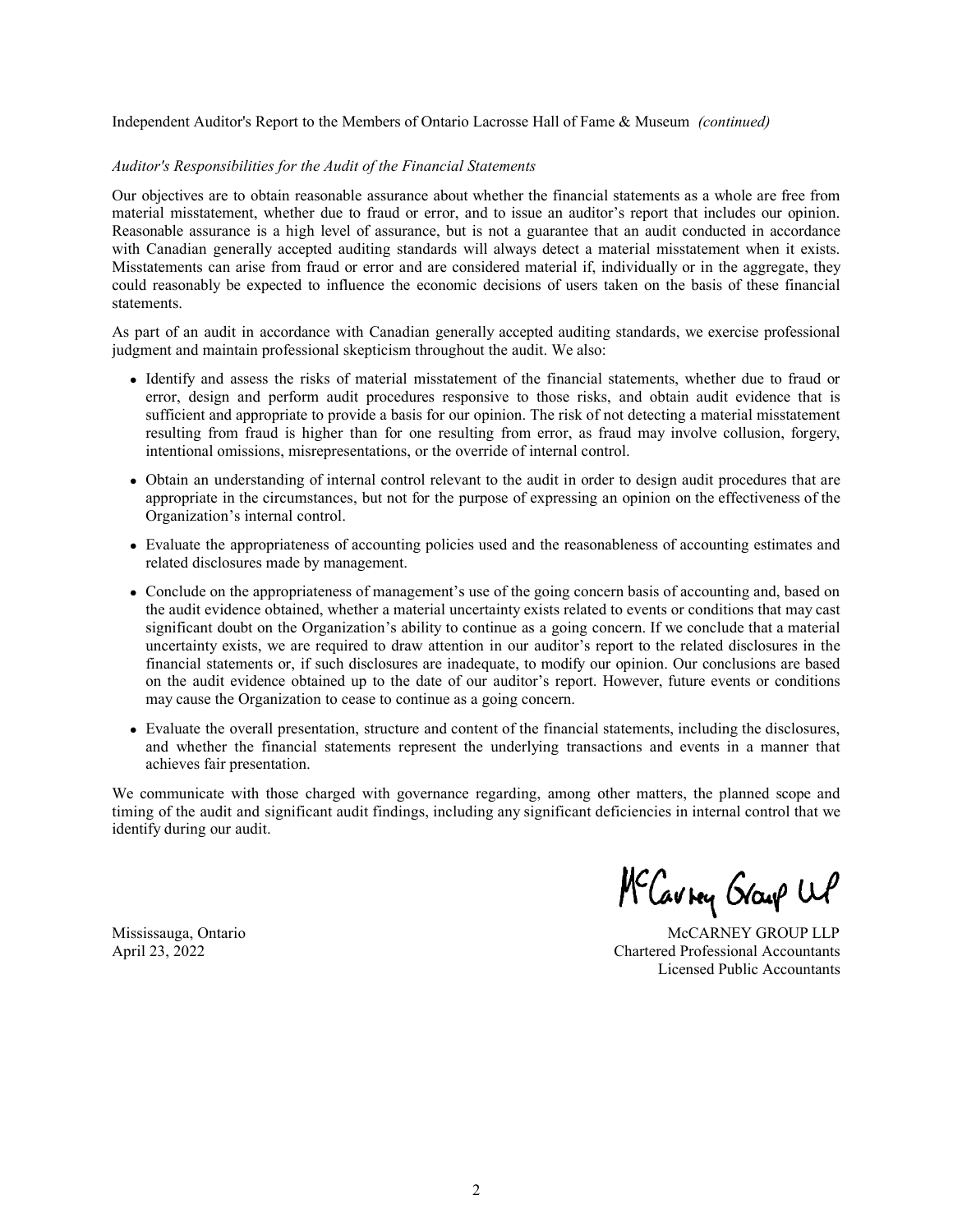# **Statement of Financial Position**

**As at December 31, 2021**

|                                         | <b>Operating Fund</b> |              | <b>Trust Foundation</b> | 2021        |         | 2020 |         |
|-----------------------------------------|-----------------------|--------------|-------------------------|-------------|---------|------|---------|
| <b>ASSETS</b>                           |                       |              |                         |             |         |      |         |
| Current                                 |                       |              |                         |             |         |      |         |
| Cash                                    | \$<br>44,013          | \$           | 200                     | \$          | 44,213  | \$   | 63,690  |
| Short-term                              |                       |              |                         |             |         |      |         |
| investments (Note 2)                    | 67,184                |              | 71,816                  |             | 139,000 |      | 75,000  |
| Interest receivable                     | 620                   |              | 671                     |             | 1,291   |      | 4,935   |
| Harmonized sales tax                    |                       |              |                         |             |         |      |         |
| recoverable                             | 1,642                 |              |                         |             | 1,642   |      | 393     |
| Prepaid expenditures                    | 1,760                 |              |                         |             | 1,760   |      | 1,650   |
|                                         | 115,219               |              | 72,687                  |             | 187,906 |      | 145,668 |
| LONG-TERM<br><b>INVESTMENT</b> (Note 2) |                       |              |                         |             |         |      | 58,000  |
|                                         | \$<br>115,219         | \$           | 72,687                  | $\mathbf S$ | 187,906 | \$   | 203,668 |
| <b>LIABILITIES</b>                      |                       |              |                         |             |         |      |         |
| Current                                 |                       |              |                         |             |         |      |         |
| Accounts payable and accrued            |                       |              |                         |             |         |      |         |
| liabilities                             | \$<br>2,884           | $\mathbb{S}$ |                         | \$          | 2,884   | \$   | 2,483   |
| <b>NET ASSETS</b>                       |                       |              |                         |             |         |      |         |
| Unrestricted net assets                 | 112,335               |              |                         |             | 112,335 |      | 102,027 |
| Internally restricted net assets        |                       |              | 72,687                  |             | 72,687  |      | 99,158  |
|                                         |                       |              |                         |             |         |      |         |
|                                         | 112,335               |              | 72,687                  |             | 185,022 |      | 201,185 |
|                                         | \$<br>115,219         | \$           | 72,687                  | \$          | 187,906 | \$   | 203,668 |

COVID-19 *(Note 5)*

**ON BEHALF OF THE BOARD** \_\_\_\_\_\_\_\_\_\_\_\_\_\_\_\_\_\_\_\_\_\_\_\_\_\_\_\_\_ *Director*  \_\_\_\_\_\_\_\_\_\_\_\_\_\_\_\_\_\_\_\_\_\_\_\_\_\_\_\_\_ *Director*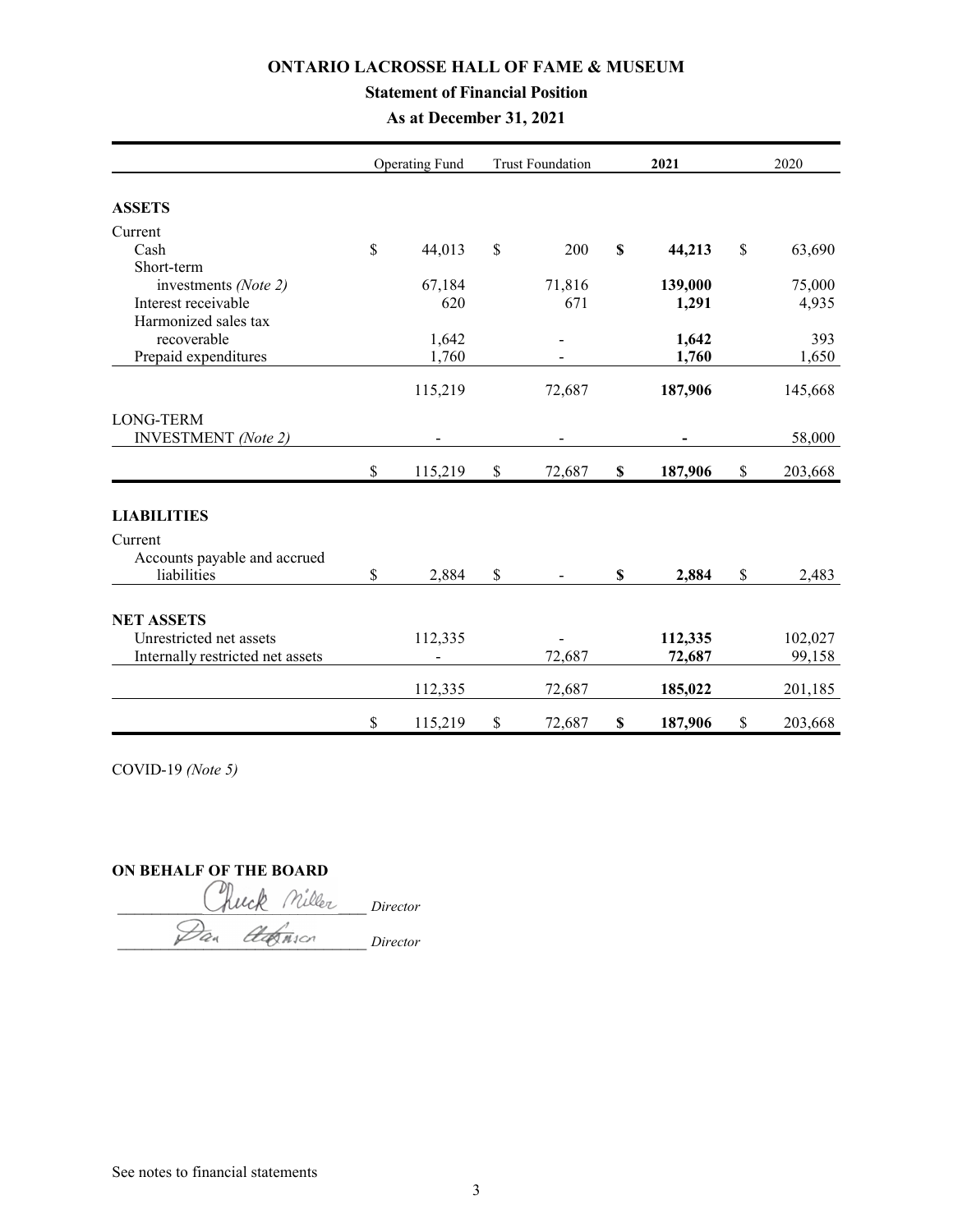# **Statement of Revenues and Expenditures and Changes in Net Assets**

**Year Ended December 31, 2021**

|                                                    |              | <b>Operating Fund</b> | <b>Trust Foundation</b>  | 2021          |              | 2020    |
|----------------------------------------------------|--------------|-----------------------|--------------------------|---------------|--------------|---------|
| <b>REVENUES</b>                                    |              |                       |                          |               |              |         |
| Fundraising                                        | $\mathbb{S}$ | 3,837                 | \$                       | \$<br>3,837   | $\mathbb{S}$ | 8       |
| Donations                                          |              |                       | 1,200                    | 1,200         |              | 14,175  |
| Investment income                                  |              | 741                   | 797                      | 1,538         |              | 2,828   |
| Other income                                       |              | 237                   |                          | 237           |              | 195     |
|                                                    |              | 4,815                 | 1,997                    | 6,812         |              | 17,206  |
| <b>EXPENDITURES</b>                                |              |                       |                          |               |              |         |
| Fundraising costs                                  |              | 4,931                 |                          | 4,931         |              |         |
| Insurance                                          |              | 3,383                 |                          | 3,383         |              | 1,852   |
| Interest and bank charges                          |              | 24                    |                          | 24            |              | 6       |
| Meridian Centre Project                            |              | 6,727                 |                          | 6,727         |              |         |
| Museum display costs                               |              | 11                    |                          | 11            |              | 1,135   |
| Office and administration                          |              | 5,463                 |                          | 5,463         |              | 1,684   |
| Professional services                              |              | 2,436                 |                          | 2,436         |              | 2,500   |
|                                                    |              | 22,975                | $\overline{\phantom{a}}$ | 22,975        |              | 7,177   |
| <b>NET EXCESS (DEFICIENCY)</b><br>OF REVENUES OVER |              |                       |                          |               |              |         |
| <b>EXPENDITURES</b>                                |              | (18,160)              | 1,997                    | (16, 163)     |              | 10,029  |
| NET ASSETS - BEGINNING OF                          |              |                       |                          |               |              |         |
| <b>YEAR</b>                                        |              | 102,027               | 99,158                   | 201,185       |              | 191,156 |
|                                                    |              | 83,867                | 101,155                  | 185,022       |              | 201,185 |
| <b>INTER-FUND TRANSFERS</b>                        |              | 28,468                | (28, 468)                |               |              |         |
| <b>NET ASSETS - END OF YEAR</b>                    | \$           | 112,335               | \$<br>72,687             | \$<br>185,022 | \$           | 201,185 |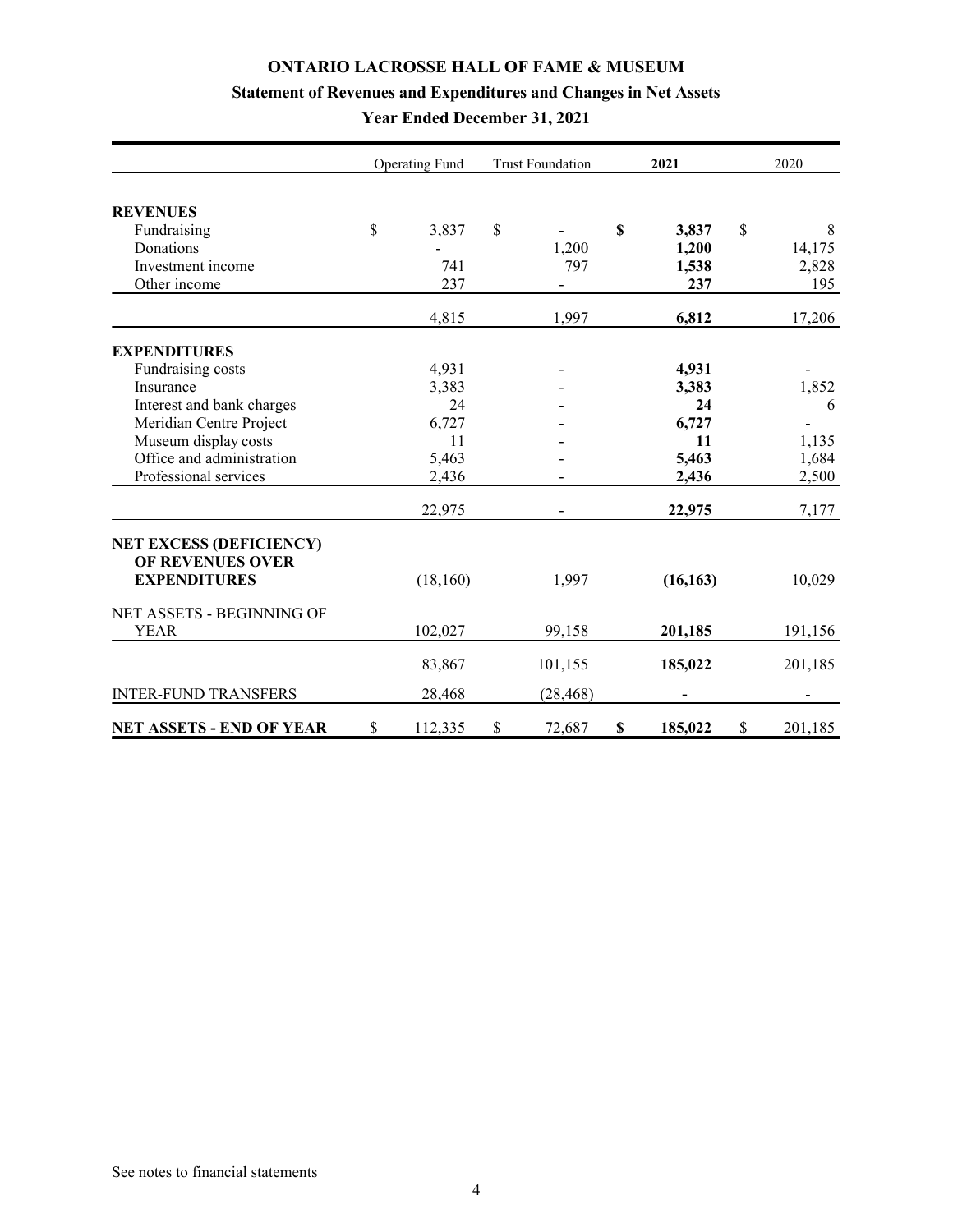# **Statement of Cash Flows**

**Year Ended December 31, 2021**

|                                      | <b>Operating Fund</b> |              | <b>Trust Foundation</b> | 2021            | 2020         |
|--------------------------------------|-----------------------|--------------|-------------------------|-----------------|--------------|
| <b>OPERATING ACTIVITIES</b>          |                       |              |                         |                 |              |
| Excess (deficiency) of revenues      |                       |              |                         |                 |              |
| over expenditures                    | \$<br>(18, 160)       | $\mathbb{S}$ | 1,997                   | \$<br>(16, 163) | \$<br>10,029 |
| Changes in non-cash working capital: |                       |              |                         |                 |              |
| Accounts receivable                  |                       |              |                         |                 | 215          |
| Interest receivable                  | 893                   |              | 2,751                   | 3,644           | (28)         |
| Harmonized sales tax payable         | (1,249)               |              |                         | (1,249)         | 4,678        |
| Prepaid expenditures                 | (110)                 |              |                         | (110)           | (1,529)      |
| Accounts payable and accrued         |                       |              |                         |                 |              |
| liabilities                          | 401                   |              |                         | 401             | (4, 436)     |
|                                      | (65)                  |              | 2,751                   | 2,686           | (1,100)      |
| Cash flows from operating            |                       |              |                         |                 |              |
| activities                           | (18, 225)             |              | 4,748                   | (13, 477)       | 8,929        |
| <b>INVESTING ACTIVITIES</b>          |                       |              |                         |                 |              |
| Savings accelerator                  |                       |              |                         |                 | 3,397        |
| Purchase of short-term               |                       |              |                         |                 |              |
| investment                           | (39, 123)             |              | (41, 877)               | (81,000)        | (19,674)     |
| Proceeds on maturity of short-       |                       |              |                         |                 |              |
| term investment                      | 12,771                |              | 62,229                  | 75,000          | 11,675       |
| Cash flows from investing            |                       |              |                         |                 |              |
| activities                           | (26, 352)             |              | 20,352                  | (6,000)         | (4,602)      |
| <b>FINANCING ACTIVITY</b>            |                       |              |                         |                 |              |
| Inter-fund transfers                 | 28,468                |              | (28, 468)               |                 |              |
| <b>INCREASE (DECREASE) IN</b>        |                       |              |                         |                 |              |
| <b>CASH</b>                          | (16, 109)             |              | (3,368)                 | (19, 477)       | 4,327        |
| CASH - BEGINNING OF YEAR             | 60,122                |              | 3,568                   | 63,690          | 59,363       |
| <b>CASH - END OF YEAR</b>            | \$<br>44,013          | \$           | 200                     | \$<br>44,213    | \$<br>63,690 |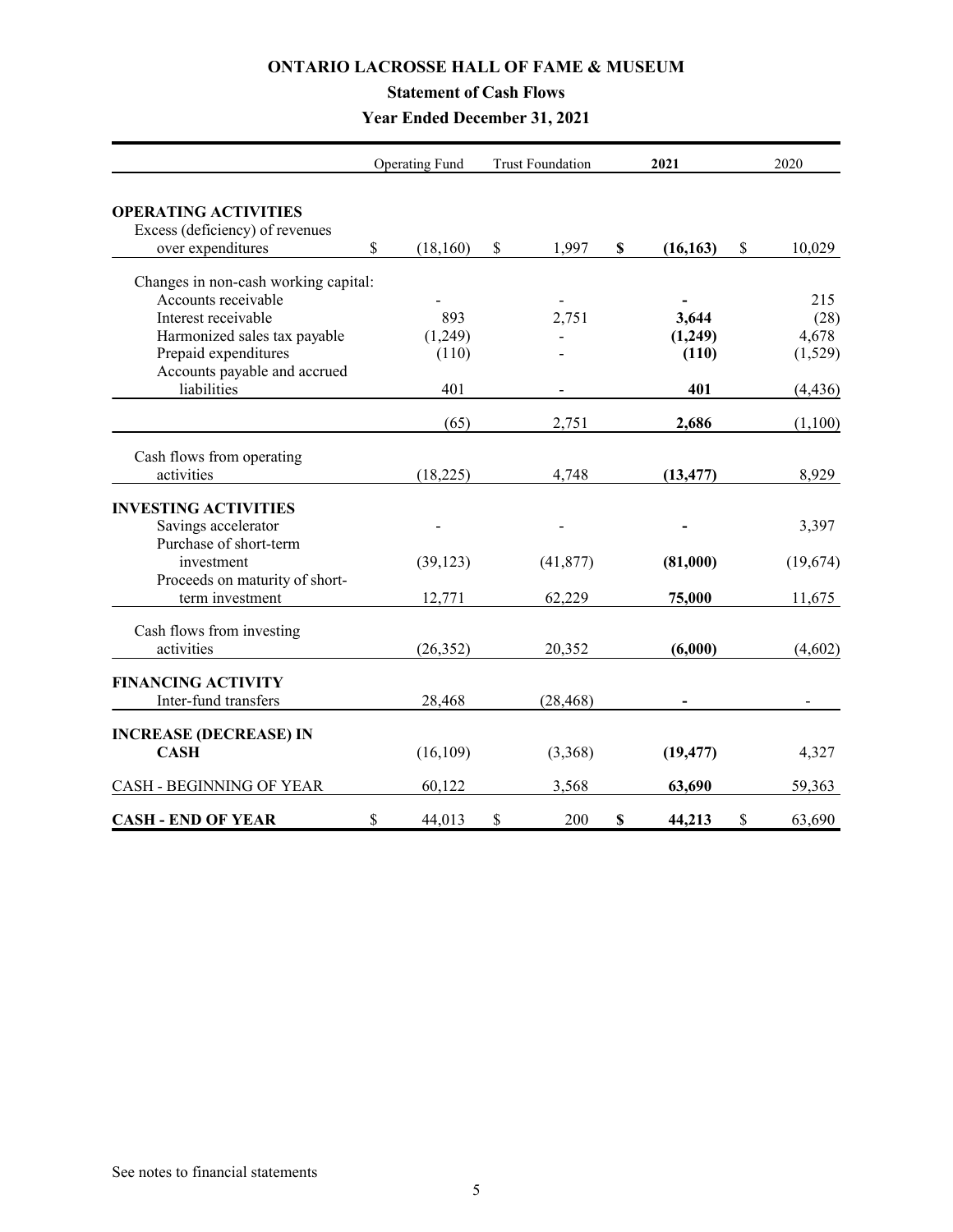## **Notes to Financial Statements**

# **December 31, 2021**

The Ontario Lacrosse Hall of Fame & Museum (the Organization) is a not-for-profit organization incorporated without share capital. As such, it is exempt from corporate income taxes under Section 149(1)(l) of the Income Tax Act.

The purpose and objectives of the Organization are as follows:

- 1. To preserve our historical and cultural heritage by providing and operating a public museum and by offering education programmes, seminars and forums designed to increase the public's appreciation and awareness of Canada's official summer game, and its historical/cultural contribution to Canada.
- 2. To purchase, maintain and preserve historical and cultural artifacts related to Canada's official summer game, and to keep such artifacts available for viewing by the public.

# **1. SUMMARY OF ACCOUNTING POLICIES**

The financial statements were prepared in accordance with Canadian accounting standards for not-for-profit organizations.

#### Fund accounting

Revenues and expenditures related to general fundraising and administrative activities are reported in the Operating Fund. The Operating Fund is an unrestricted fund.

The Trust Foundation, described below, is an internally restricted fund.

#### Trust Foundation

The Trust Foundation was established by the Organization to receive gift donations as "bequeathments" or "in honour" of players and builders of lacrosse. An application must be made to access the funds maintained in the Trust Foundation. Upon approval, support is provided in one of three areas:

- 1. Upgrading the museum in line with provincial museum standards;
- 2. Research on lacrosse to support the Organization's research priorities; and/or
- 3. Humanitarian support for lacrosse in the province of Ontario.

#### Revenue recognition

The Organization follows the deferral method of accounting for contributions.

Restricted contributions are recognized as revenue in the year in which the related expenditures are incurred.

Unrestricted contributions are recognized as revenue of the appropriate fund as follows:

 Donations received by the Organization are recorded in the Operating Fund on a cash basis in the year of receipt. Revenues from fundraising events are recognized in the Operating Fund when the events have been held.

*(continues)*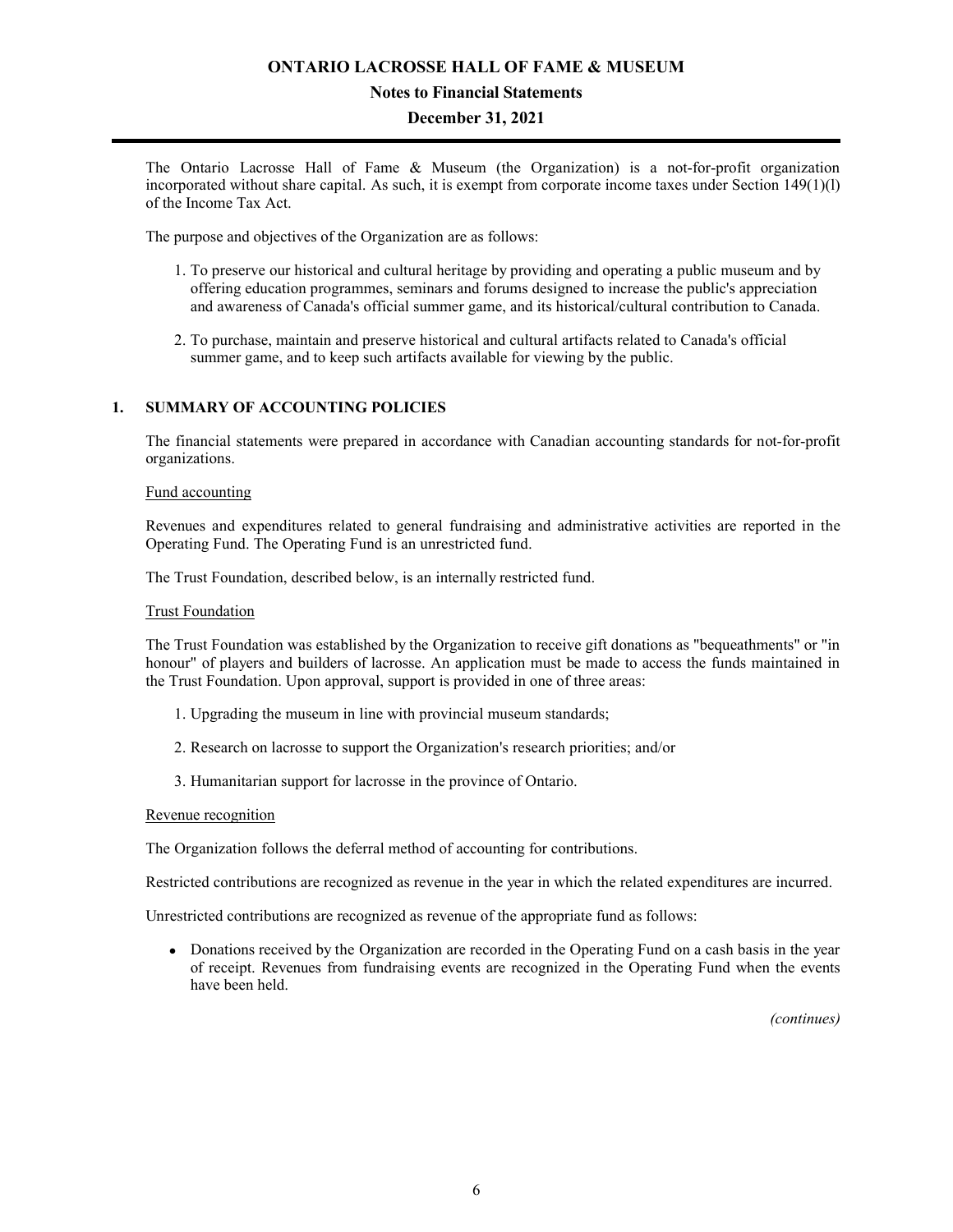#### **Notes to Financial Statements**

# **December 31, 2021**

# **1. SUMMARY OF ACCOUNTING POLICIES** *(continued)*

#### Measurement uncertainty

Certain amounts in the financial statements are subject to measurement uncertainty and are based on the Organization's best information and judgment. Actual results could differ from these estimates.

Example of significant estimates is:

• the accrual of liabilities.

#### Contributed materials and services

The Organization records these contributions at fair value, where such value can be reasonably determined. Donated services have not been reflected in these statements since no objective basis is available to measure their value.

#### Impairment of long-lived assets

The Organization tests for impairment whenever events or changes in circumstances indicate that the carrying amount of the assets may not be recoverable. Recoverability is assessed by comparing the carrying amount to the projected future undiscounted net cash flows the long-lived assets are expected to generate through their direct use and eventual disposition. When a test for impairment indicates that the carrying amount of an asset is not recoverable, an impairment loss is recognized to the extent the carrying value exceeds its fair value.

#### Tangible capital assets

These purchases are expensed as incurred.

#### Financial instruments

#### *Measurement*

The Organization initially measures its financial assets and financial liabilities at fair value, except for related party financial instruments, which are measured based on the nature of the financial instrument and may, depending on the circumstances, be either at:

- fair value
- the cost of the related party financial instrument
- the cost of the consideration exchanged for the related party financial instrument

The Organization subsequently measures its non-related party financial assets and financial liabilities at amortized cost.

Financial assets measured at amortized cost include cash, accounts receivable, interest receivable, and short and long-term investments.

Financial liabilities measured at amortized cost includes accounts payable and accrued liabilities.

*(continues)*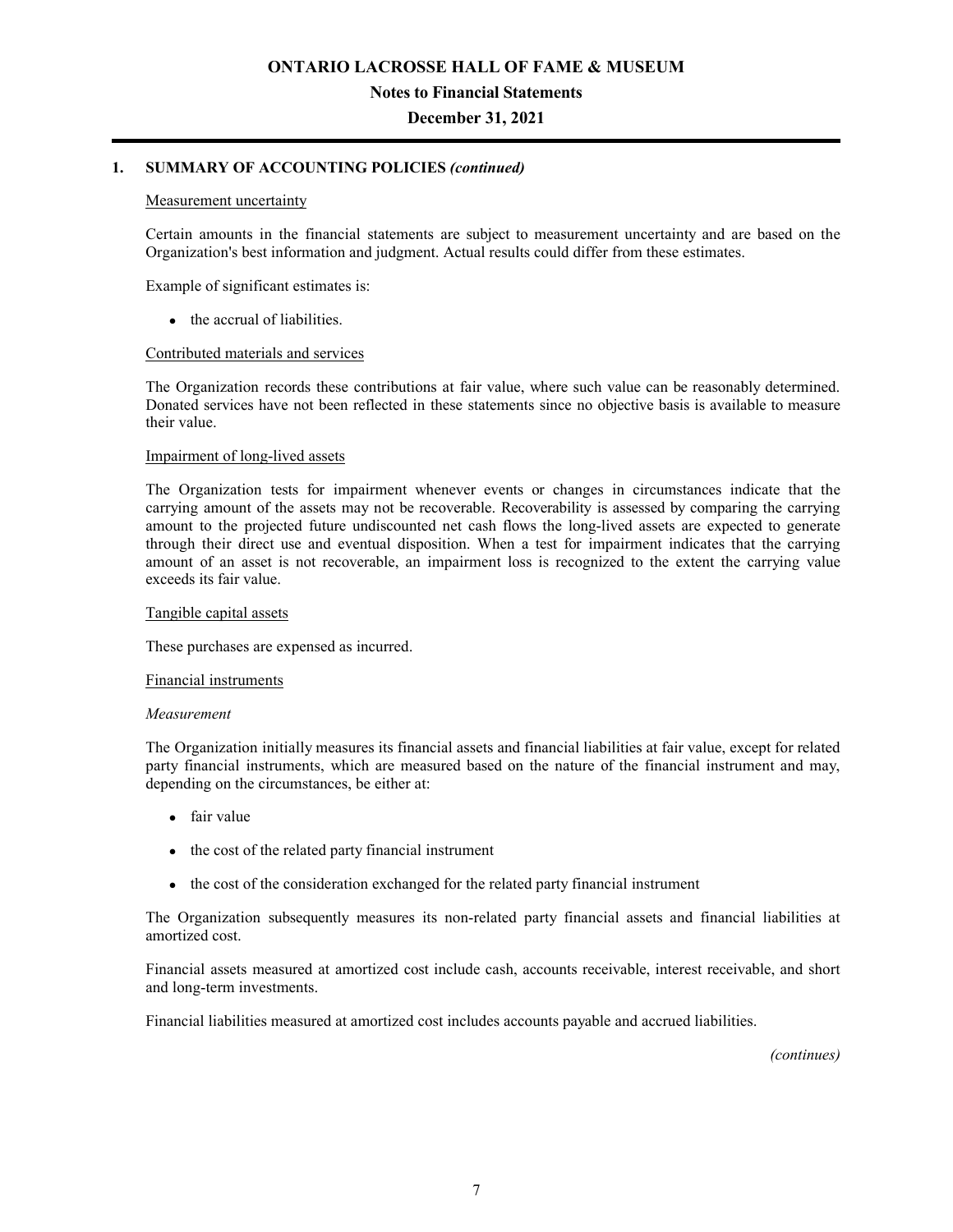#### **Notes to Financial Statements**

#### **December 31, 2021**

# **1. SUMMARY OF ACCOUNTING POLICIES** *(continued)*

Except for any related party financial liabilities indexed to a measure of the Organization's financial performance or to changes in the value of the Organization's equity, the subsequent measurement of a related party financial instrument is based on how the financial instrument was initially measured. If the Organization initially measured the financial instrument at cost, it is subsequently measured using the cost method.

#### *Impairment*

Financial assets measured at cost are tested for impairment when there are indicators of impairment. The amount of the write-down is recognized in excess of revenues over expenditures. The previously recognized impairment loss may be reversed to the extent of the improvement, directly or by adjusting the allowance account, provided it is no greater than the amount that would have been reported at the date of the reversal had the impairment not been recognized previously. The amount of the reversal is recognized in excess of revenues over expenditures.

#### *Transaction costs*

The Organization recognizes its transaction costs in excess of revenues over expenditures in the year incurred. However, financial instruments that will not be subsequently measured at fair values are adjusted by the transaction costs that are directly attributable to their origination, issuance or assumption.

# **2. SHORT AND LONG-TERM INVESTMENTS**

|                                                                                                                                                                      | Operating Fund | <b>Trust Foundation</b> | 2021         | 2020         |
|----------------------------------------------------------------------------------------------------------------------------------------------------------------------|----------------|-------------------------|--------------|--------------|
| Short-term investments<br>The Bank of Nova Scotia, Special rate<br>GIC, 2.250% p.a., matured on                                                                      |                |                         |              |              |
| February 27, 2021, issue amount<br>\$75,000, maturity value \$80,182                                                                                                 | \$             | \$                      | <b>S</b>     | \$<br>75,000 |
| The Bank of Nova Scotia, Special rate<br>GIC, 0.7800% p.a., maturing on<br>March 22, 2022, issue amount<br>\$81,000, maturity value \$81,672                         | 39,123         | 41,877                  | 81,000       |              |
| The Bank of Nova Scotia, Special rate<br>GIC, $0.75\%$ p.a., maturing on<br>January 28, 2022, issue amount<br>\$58,000, maturity value \$58,508                      | 28,061         | 29,939                  | 58,000       |              |
|                                                                                                                                                                      | 67,184<br>S    | 71,816<br>S             | 139,000<br>S | S<br>75,000  |
| Long-term investment<br>The Bank of Nova Scotia, Special rate<br>GIC, 0.75% p.a., maturing on<br>January 28, 2022, issue amount<br>\$58,000, maturity value \$58,508 | S              | S                       | S            | 58,000<br>S  |